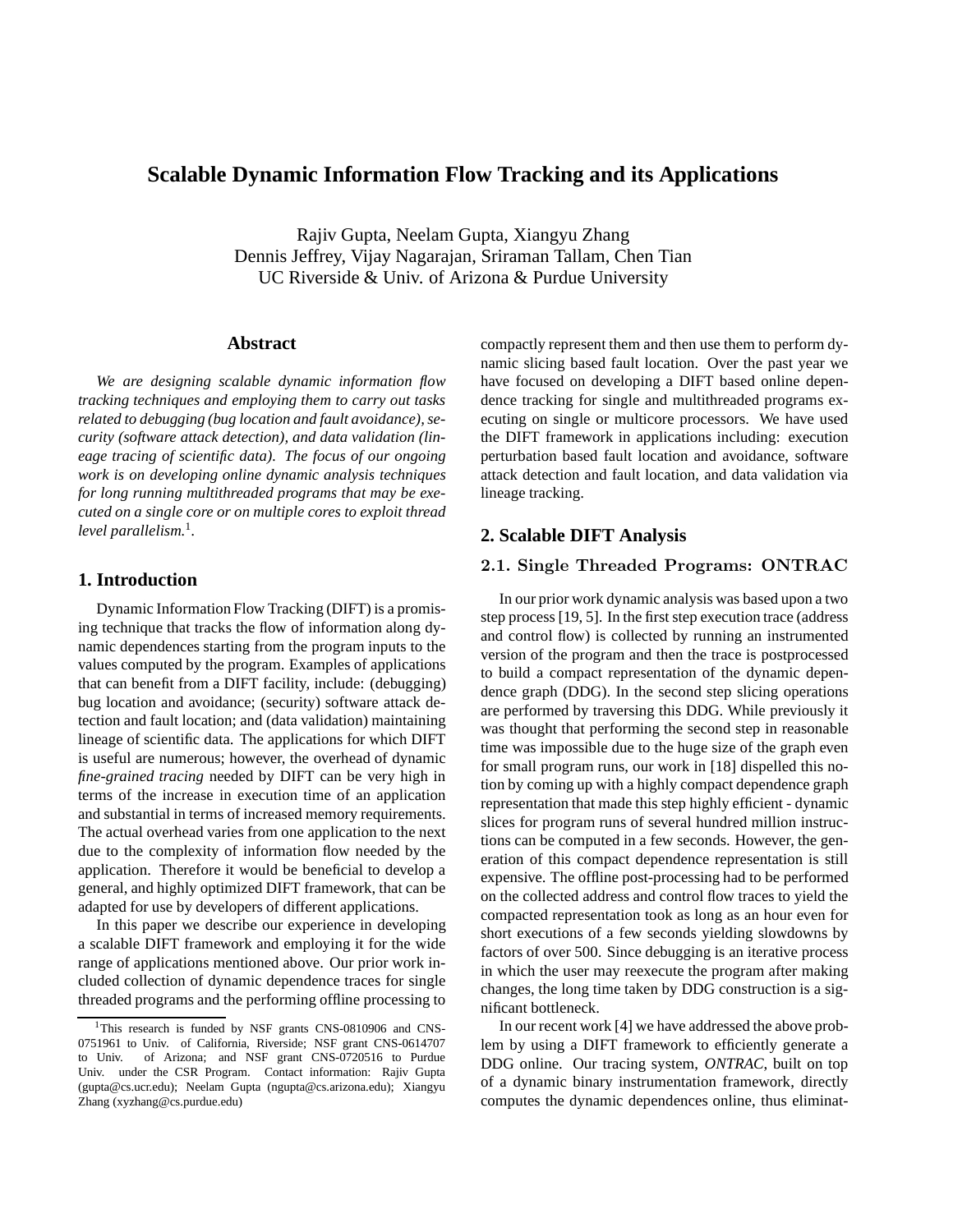ing the expensive offline post-processing step. To minimize the program slowdown, we make the design decision of not outputting the dependences to a file, instead storing them in memory in a specially allocated fixed size circular buffer. It is important to observe that the size of the buffer limits the length of the execution history that can be stored, where the execution history is a window of the most recently executed instructions. Since the dependences stored in the trace buffer pertain to the above window of executed instructions, the faulty statement can be found using dynamic slicing only if the fault is exercised within this window. Thus it is important to maximize the length of the execution history stored in the buffer. To accomplish this, we introduce a number of optimizations to eliminate the storage of most of the generated dependences, at the same time we observe from our experiments that those that are stored are sufficient to capture the bug. Besides increasing the length of the execution history that can be stored, our optimizations help limit the instrumentation overhead, because some of our optimizations identify static dependences for which dynamic instrumentation can be avoided.

The optimizations that we perform to reduce the size of the dependence graph can be classified broadly into two types. While the first kind of optimizations are generic ones, based on program properties, the second kind are exclusively targeted towards debugging. Our generic optimizations are as follows. First, we eliminate the storage of dependences within a basic block that can be directly inferred by static examination of the binary. Second, we extend the same idea to traces of frequently executed code spanning several basic blocks. Third, we detect redundant loads dynamically and exclude the related dependences. Our targeted optimizations are as follows. We first provide support to safely trace only the specified parts of the program, where the programmer expects to find the bug. This is useful because the programmer sometimes has fair knowledge about the approximate location of the bug in the code. For instance, he/she might be modifying a particular function and hence may be relatively sure that the bug is in that function. It is worth noting that a naive solution where the unspecified functions are simply uninstrumented, will not work because this could potentially break the chain of dependences through the user specified functions; this can cause the backward slice to miss some statements from the specified functions that should have been included. Our second targeted optimization is based on the observation that the root cause of the bug is often in the forward slice of the inputs of the program. This observation has been verified in our prior work [1]. Thus, by computing the forward slice of the inputs dynamically, we provide support to selectively trace only those dependences that are affected by the input.

Our experiments conducted on cpu-intensive programs from the SPEC 2000 suite show that computing the dependence trace online causes the program to slowdown by a factor of 19 on an average, as opposed to 540 times slowdown caused by extensive post-processing [18]. The optimizations also ensure that we only need to store tracing information at the average rate of 0.8 bytes per executed instruction as opposed to 16 bytes per instruction without them. This enables us to store the dependence trace history for a window of 20 million executed instructions in a 16MB buffer.

**Exploiting multicores.** While ONTRAC executes the instrumented programs on a single core, to further reduce the execution time overhead, we also explored an approach in which an additional core is used to carry out dependence tracking [3]. This approach exploits multicores to perform DIFT transparently and efficiently. We spawn a helper thread that is scheduled on a separate core and is only responsible for performing information flow tracking operations. This entails the communication of registers and flags between the main and helper threads. We explore software (shared memory) and hardware (dedicated interconnect) approaches to enable this communication. Finally, we propose a novel application of the DIFT infrastructure where, in addition to the detection of the software attack, DIFT assists in the process of identifying the cause of the bug in the code that enabled the exploit in the first place. We conducted detailed simulations to evaluate the overhead for performing DIFT and found that to be 48% for SPEC integer programs.

# 2.2. Multithreaded Programs: Execution Reduction

While ONTRAC was developed for tracing single threaded applications, we have also developed a technique that scales information flow tracking so that it can be applied to *long running*, *multithreaded* programs (e.g., server programs) being executed on a single processor core. For single threaded programs that run for short durations of time, if the program fails, program can be rerun and ON-TRAC can be used during the rerun to assist in debugging. However, for long running, multithreaded programs this simple strategy does not work. First, the program may fail after executing for a long time and thus rerunning the program from the start under ONTRAC may be extremely time consuming. Second, due to non-deterministic behavior of a multithreaded program, the same failure may not be encountered during the rerun.

To enable the application of DIFT to long running, multithreaded programs, we have developed the following approach that addresses the aforementioned problems by combining fine-grained tracing for dependence tracking with the *checkpointing & logging* technique as follows:

• (Logging Phase) Under normal circumstances the pro-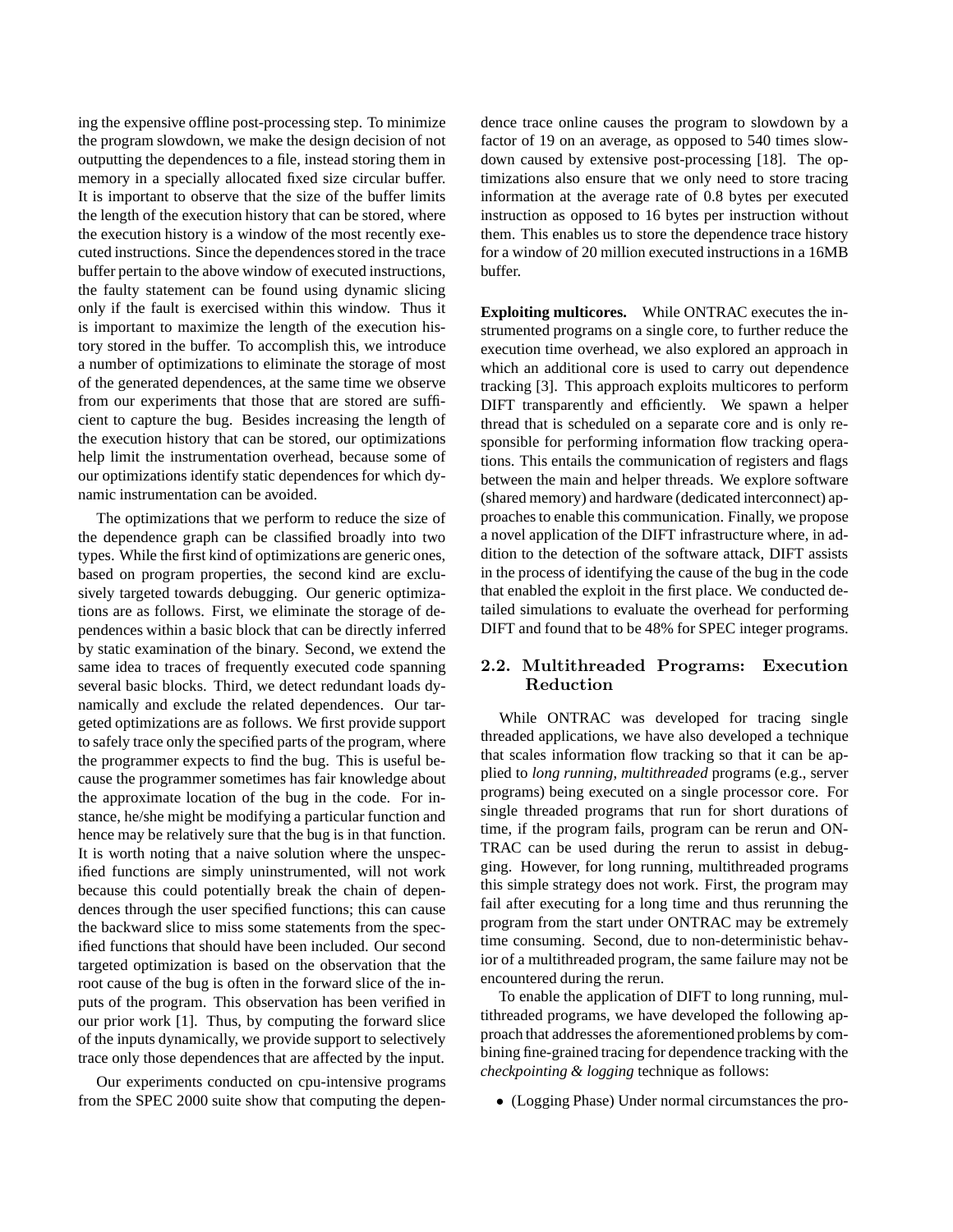gram is executed with checkpointing & logging *turned on* while fine-grained tracing is *turned off*.

- (Execution Reduction Phase) When an event is encountered that raises the need for dynamic information flow tracking, then, by analyzing the replay log, the *part of execution that is relevant to the desired dynamic information flow information is identified*.
- (Replay Phase) The relevant part of execution is *replayed with fine-grained tracing turned on* so that the desired dynamic information flow trace is captured.

The above approach has two desirable consequences. First, the space overhead is reduced because the relevant part of execution to which fine-grained tracing is applied is often a small fraction of the total execution. Our experiments show that the size of the dynamic trace captured is dramatically reduced. Second, the time overhead is also significantly reduced. This is because while checkpointing and logging, which is applied to the entire execution, typically results in a slow down by a *factor of two* while fine-grained tracing which results in a slow down by two orders of magnitude is applied only to a fraction of the execution.

As an illustration we describe the benefits of the approach when applied to a memory bug in the *MySql* version 3.23.56. The program execution under consideration has the following execution times under different conditions: original execution time is 14.8 seconds; execution time with only checkpointing & logging turned on is 16.8 seconds which is only slightly higher than the original execution time; and execution time with tracing turned-on is 3736 seconds which is much higher than the original execution time. After the proposed technique is applied, and relevant portion of the execution is replayed with fine-grained tracing turned on, the execution time is only 0.67 seconds. In other words, the relevant portion of the execution is only a small fraction of the total execution. As a consequence, the size of the dynamic data dependence trace generated reduces dramatically from 976 million dynamic data dependences to 3175 dynamic data dependences. Clearly the above example demonstrates that by applying the proposed approach the applicability of DIFT can be dramatically scaled making it a practical tool for debugging long running, multithreaded programs. A detailed description and evaluation of the above technique can be found in [6, 8].

**Application executing on Multicores.** In order to instrument programs for tracing, dynamic binary translation (DBT) tools like pin and valgrind are used. However, such dynamic analysis frameworks currently handle only sequential programs efficiently. When handling multithreaded programs, such tools often encounter racing problems and require serialization of threads for correctness. The races arise when application data and corresponding meta data stored in DBT tools are updated concurrently. To address this problem, transactional memory (TM) was recently proposed to enforce atomicity of updating application data and their corresponding meta data. However, a problem with this approach arises in the presence of synchronization operations typically present in parallel applications( e.g., barriers, locks, flag synchronization etc.). In particular, including synchronization operations inside transactions can cause livelocks, and thus degrade performance. In our recent work [9] we consider common forms of synchronizations and show how they can give rise to livelocks when TM is used to enable runtime monitoring. In order to avoid such livelocks, we present an algorithm that dynamically detects synchronizations and uses this information in performing conflict resolution. Our experiments show that our synchronization aware strategy can efficiently avoid livelocks and reduce monitoring overhead for the SPLASH benchmarks [9]. We plan to continue further work on tracing of parallel applications which are expected to become more prevalent due to the advent of multicore processors.

# **3. Applications of DIFT**

#### 3.1. Fault Location

In our prior work we demonstrated how execution perturbations can be employed to identify different forms of dynamic slices that capture faulty code and assist in fault location [13, 14, 1, 15, 17]. However, all forms of faults are not captured by dynamic slices computed as transitive closure of data and control dependences. In particular, *execution omission errors* are known to be difficult to locate using dynamic analysis. These errors lead to a failure at runtime because of the omission of execution of some statements that would have been executed if the program had no errors. Since dynamic analysis is typically designed to focus on dynamic information arising from executed statements, and statements whose execution is omitted do not produce dynamic information, detection of execution omission errors becomes a challenging task. In particular, while dynamic slices are very effective in capturing faulty code for other types of errors, they fail to capture faulty code in the presence of execution omission errors. To address this issue relevant slices have been defined to consider certain static dependences (called potential dependences) in addition to dynamic dependences. However, due to the conservative nature of static analysis, overly large slices are produced.

In our recent work [16], we propose a *fully dynamic* solution to locating execution omission errors using dynamic slices. We introduce the notion of *implicit dependences* which are dependences that are normally invisible to dynamic slicing due to the omission of execution of some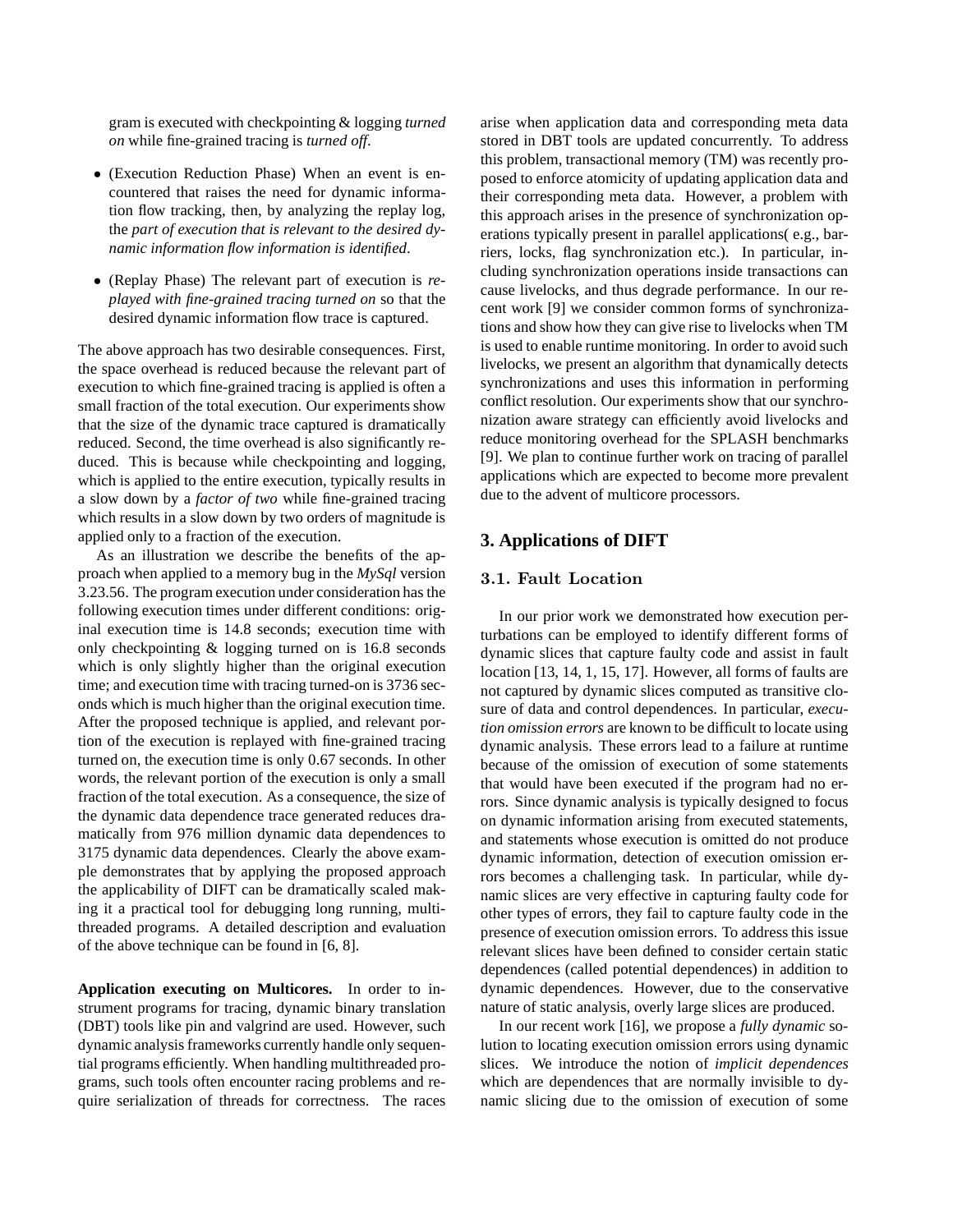statements. We design a dynamic method that forces the execution of the omitted code by switching outcomes of relevant predicates such that those implicit dependences are exposed and become available for dynamic slicing. Dynamic slices can be computed and effectively pruned to produce fault candidate sets containing the execution omission errors. We solve two main problems: verifying the existence of a single implicit dependence through predicate switching, and recovering the implicit dependences in a demand driven manner such that a small number of verifications are required before the root cause is captured. Our experiments show that the proposed technique is highly effective in capturing execution omission errors [16]. Since dynamic control dependences play a critical role in slicing, we have developed an efficient online algorithm for detecting dynamic control dependences [11].

Recently we have developed a value profile based approach for ranking program statements according to their likelihood of being faulty [2]. The key idea is to see which program statements exercised during a failing run use values that can be altered so that the execution instead produces correct output. Our approach is effective in locating statements that are either faulty or directly linked to a faulty statement. Moreover, unlike dynamic slicing which is dependence based, this value based approach can uniformly handle all errors irrespective of whether or not they are captured by dynamic slices.

We have also made significant progress in applying our dynamic analysis framework to *data race detection* in multithreaded programs. We have extended the notion of dynamic slicing to multithreaded programs in a way that incorporates write-after-read and write-after-write dependences so that data races can be detected using dynamic slicing [8]. We have also developed a dynamic synchronization aware race detection algorithm which greatly reduces the number of data races reported to the user as many benign synchronization races and infeasible races reported by other tools are filtered out and thus excluded from reporting by our algorithm [10].

#### 3.2. Fault Avoidance

We have developed a framework to capture and recover from *environment faults* when they occur and to prevent them from occurring again [7, 8]. These faults can be either deterministic or non-deterministic and are caused by program bugs that manifest under certain environmental conditions. Also, these faults can be avoided if the environment is appropriately modified, like changing the scheduling decisions to prevent synchronization bugs. Since environment faults could be non-deterministic, our framework employs a lightweight checkpointing/logging infrastructure that records all the important events (in an *event log*) during an execution and replays the entire execution exactly when

a fault occurs. Upon a faulty execution, we modify the execution environment (e.g., change scheduling decisions) by manipulating the event log and replay the altered log so that the fault is avoided. The altered log now corresponds to an execution without any faults and normal execution can be safely resumed. By analyzing the changes done to the event log, we try to detect the unsafe execution environment that resulted in the fault (e.g., scheduling at a particular point that exposed a synchronization bug). We then record the fix in a file, *environment patch*, and all future executions of this application refer to this patch to figure out the safe execution environment when executing the region of the code where the fault appeared previously. This prevents the fault from occurring again. The checking of the environment patch file, to prevent the bug in future runs, is piggybacked with the logging of events. Hence, the only overhead incurred by our framework is that of checkpointing/logging, which is low. We have looked at three different types of environment faults that can be avoided by altering the execution environment (atomicity violation, heap buffer overflow, and malformed user request) and found our system to be effective in avoiding them.

#### 3.3. Software Attacks

Dynamic information flow tracking is a promising technique for providing security against malicious software attacks. The basic idea hinges on the fact that an important avenue through which an attacker compromises the system is through input channels. This is a direct consequence of most of the vulnerabilities being *input validation* errors. In fact, 72% of the total vulnerabilities discovered in the year 2006 are attributed to a lack of (proper) input validation. Note that most of the memory errors including buffer overflow, boundary condition and format string errors fall into this category.

We go a step further in this direction and leverage the DIFT infrastructure to assist us in the process of bug location. The basic idea is quite simple. Instead of propagating the boolean taint values, we propagate *PC values*, where PC refers to program counter. Later, we show that the multicore architecture is able to tolerate the extra taint memory overhead incurred gracefully. As usual, a zero indicates untainted data and a non-zero (PC) value represents tainted information. At any instant, the PC value corresponding to a tainted location is the PC of the *most recent* instruction that wrote to the location. When an attack is detected, the PC taint value of the tainted memory location (or register) gives us additional information, namely the most recent instruction (statement) that modified it. This information can be vital in identifying the source of the bug and our experiments confirm that in most cases this directly points to the statement that is the root cause of the bug [3].